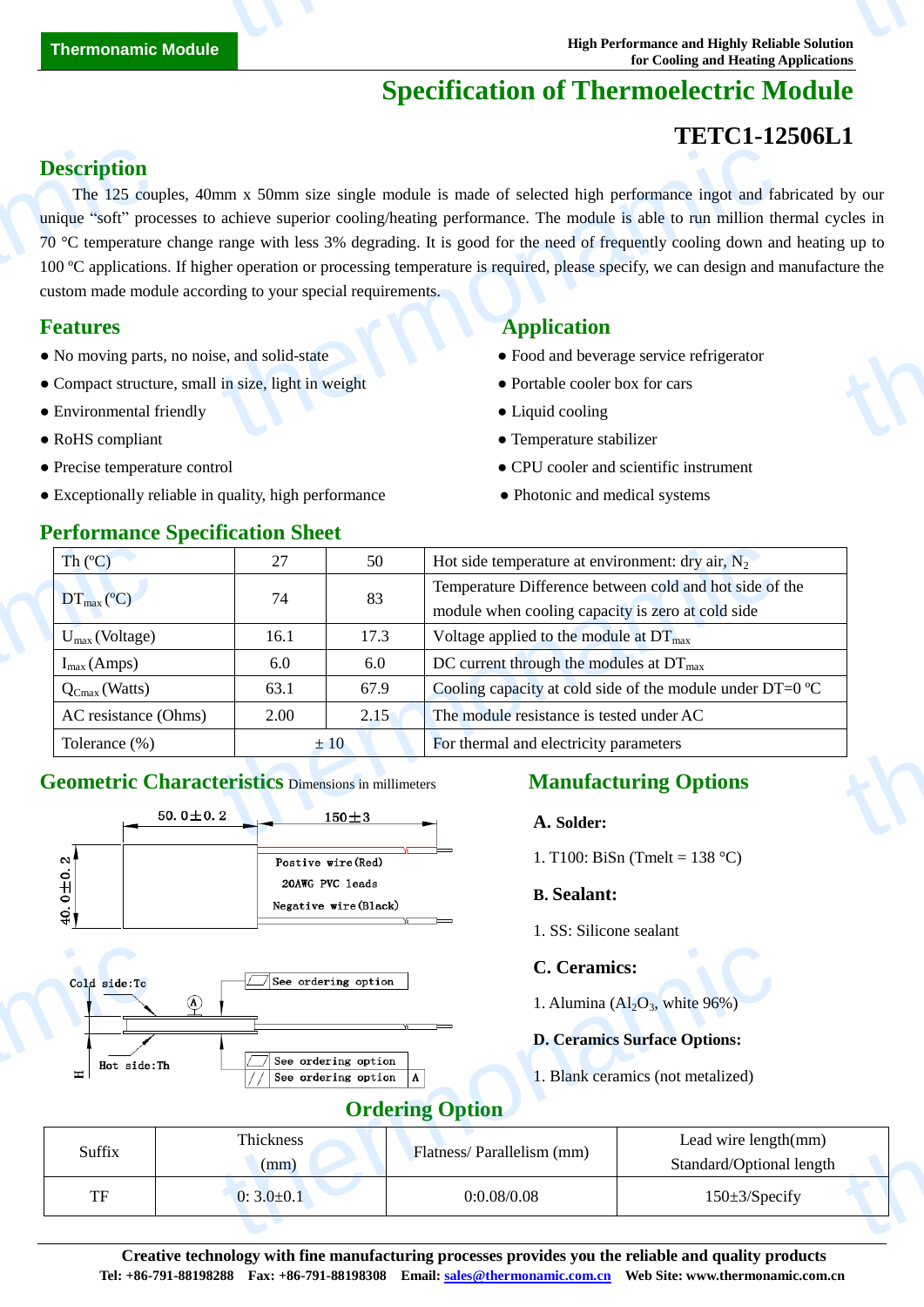# **Thermonamic Module** thermonamic

# **Operation Cautions**

- Cold side of the module sticked on the object being cooled Operation below  $I_{max}$  or  $V_{max}$
- Hot side of the module mounted on a heat radiator Operation or storage module below 100 °C
- Work under DC

# **Performance Curves at Th=27 °C** Performance Curves at Th=50 °C

- 
- 







Standard Performance Graph Qc= f(V)